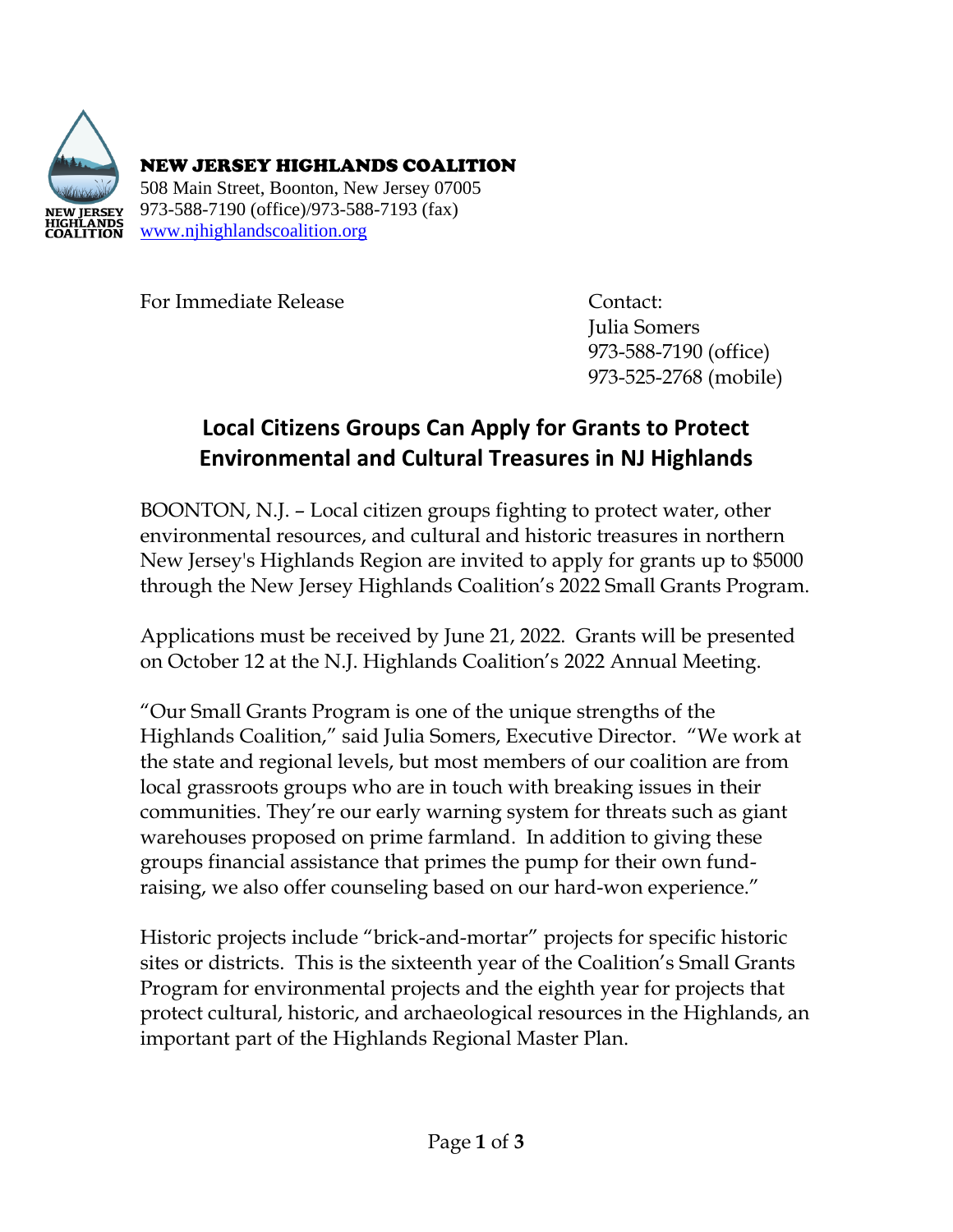Grassroots organizations are defined as non-governmental organizations with a total annual operating budget of less than \$200,000. It is not necessary that the organization be incorporated. To be eligible to apply for a grant, an organization must become a member of the Coalition, but dues are as low as \$20 a year. Grants from the Highlands Coalition cannot be used for political purposes.

A grassroots group may apply for one or more grants, either environmental, cultural or components of both. But the total amount requested by any one organization cannot exceed \$5000.

Grant applications should meet at least one of the following five criteria, with the items at the top getting more weight than those below:

- 1. Projects that focus on developing a stronger Highlands Regional Master Plan (RMP), and/or implementation of the RMP. For example, projects that identify, map, or verify mapped Highlands natural or cultural resources or monitor the implementation of RMP standards at the local level; projects that advocate for and result in municipal conformance with the RMP;
- 2. Projects that would establish a precedent advancing strong environmental or cultural protection in the Highlands. For example, hiring a consultant to help achieve the most environmentally protective decision by NJDEP, the Highlands Council, or other regulatory bodies on a Highlands matter, or for meeting local affordable housing needs;
- 3. Projects that may not help set a precedent, but would assist an organization to fight against a development in the Highlands Region – such as residential, commercial, agribusiness projects, etc. – that seriously threatens or damages natural or cultural resources in the Region;
- 4. Projects that support capacity building of Highlands Region grassroots organizations, for example, a membership mailing, a strategic planning exercise, a workshop, conference or public educational event, etc.;
- 5. Projects that educate about Highlands water and resources, and/or increase public awareness of the use and conservation of Highlands water.